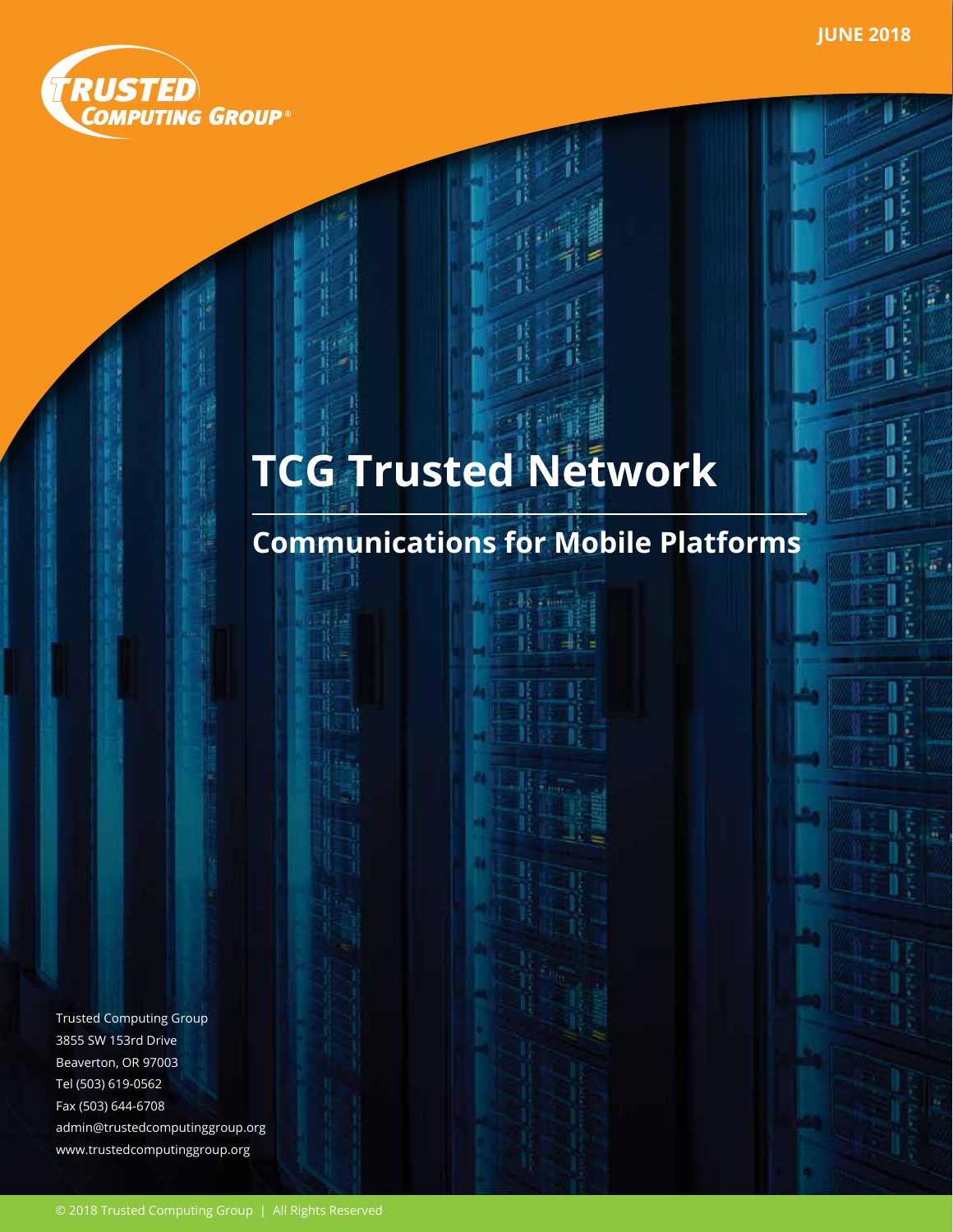### **INTRODUCTION**

Mireless mobile devices face many of the same  **threats that target traditional endpoints** and their software is subject to similar types of vulnerabilities that attract malicious activity. Insecure devices are a threat to the security and privacy of device owner/users. In addition, insecure devices can also be vectors for attacks against the mobile networks to which they are connected. Thus, both for the protection of their users and for the protection of their own services, mobile network and service providers need to be able to detect and respond to insecure and compromised devices. To offer the

desired convenience without sacrificing the security and privacy of their users, network and service providers need some level of assurance that a mobile device is healthy (uncompromised) and can be trusted before allowing access to their services. This requires a way to measure the health of a mobile device and a means to convey the measurements to authorized parties. To address these and other challenges, the Trusted Computing Group (TCG) is developing standards-based solutions to mobile device trust and security issues.

## **MOBILE PLATFORM ARCHITECTURE**

#### **FOUR IMPORTANT CONCEPTS FOR SECURING MOBILE DEVICES INCLUDE:**



**1** MOBILE ROOTS OF TRUST (RoT) **8** MEASURED BOOT





PROTECTED ENVIRONMENT

TCG's solutions are based, in part, on the expertise of members and their insight into the hardware and software aspects of targeted systems. The Mobile Platform Work Group (MPWG) has published multiple specifications focused on improving the trustworthiness of mobile devices. In particular, the MPWG has advanced four important concepts for securing mobile devices:

- Mobile Roots of Trust: A Root of Trust (RoT) is a component that performs one or more securityspecific functions, such as measurement, storage, reporting, verification, and/or updates.
- Secure Boot: Secure Boot **[2]** is a process in which every software image is validated before execution.
- Measured Boot: In Measured Boot **[2]**, the TPM securely stores and protects the measurements of each code module after they are loaded and measured.
- Protected Environment: A Protected Environment is a functional element that has execution and memory resources that are isolated from other components of a mobile device in order to host sensitive applications that require security and privacy properties **[2]**.

Together, these capabilities are critical to the security of mobile devices because they support important security functions, including device integrity, attestation, isolation, and confidentiality.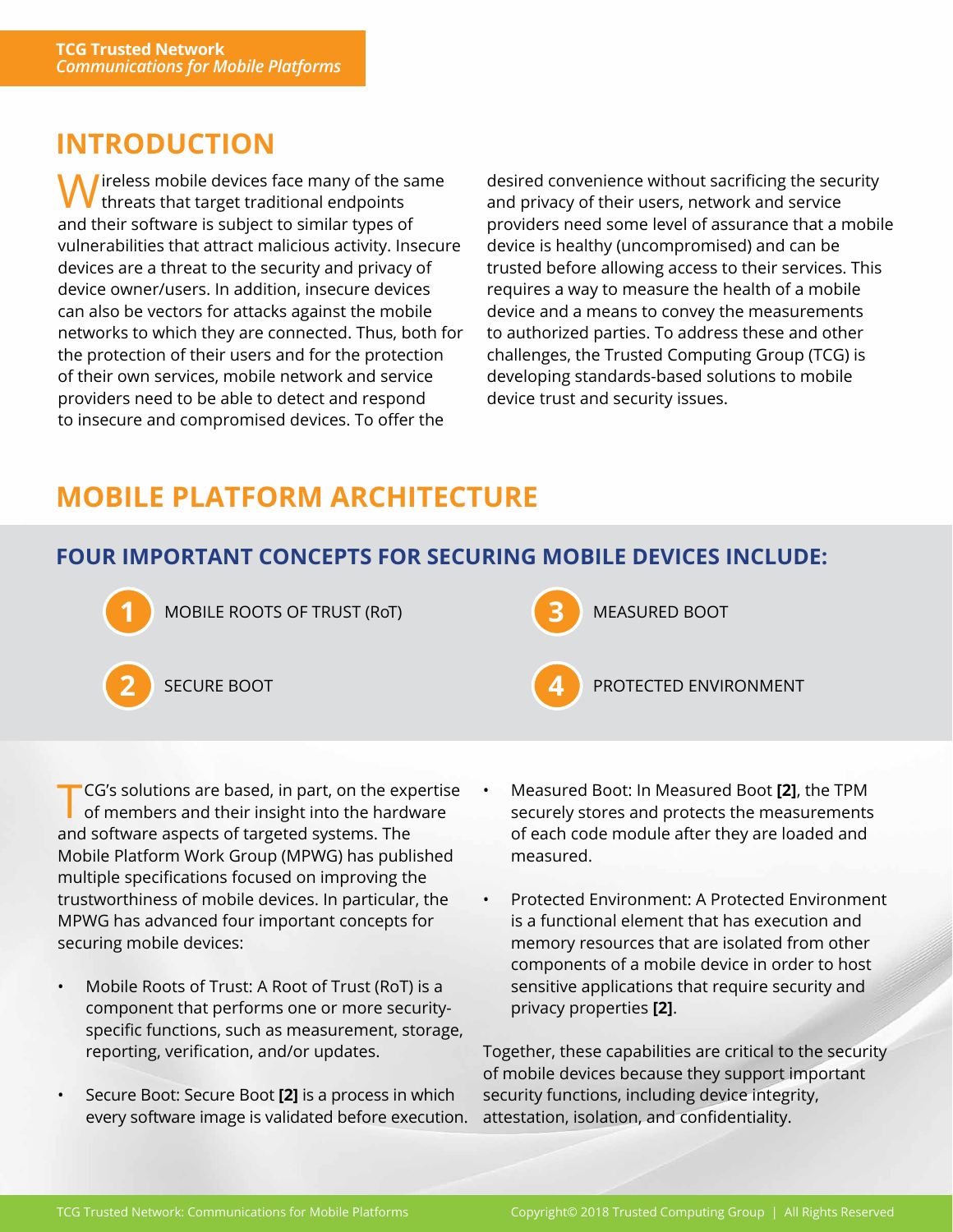## **TRUSTED NETWORK COMMUNICATION (TNC) ARCHITECTURE**

TCG's TNC is an open architecture to support network access control and security automation. TNC standards integrate security tools across endpoints, networks, and servers into an intelligent, responsive, coordinated defense. The TNC Architecture offers capabilities in three distinct security areas:

- **• Compliance** evaluates an endpoint's adherence to network policy both at the time of connection and on an ongoing basis while it is connected to the network;
- **• Orchestration** provides a dynamic repository and notification service for real-time state and events; and
- **• Access Control** manages the use of protected resources and networks based on endpoint posture and other factors.

These capabilities can be used for many purposes, including security automation, continuous monitoring, asset management, endpoint compliance assessment and enforcement, protection of critical resources, leveraging of shared information, and event correlation and assessment. Application of these capabilities enables trusted network communications - the ability to understand the trustworthiness of an endpoint before and while it is allowed to communicate on the network.

The combination of TCG's Mobile and TNC technologies provides a powerful set of tools to those interested in better securing mobile networks. The following examples identify some mobile network challenges and potential solutions that can be achieved through the use of TCG technologies.

#### **USE CASE 1:**

#### **DEVICE HEALTH REPORTING IN MOBILE NETWORKS**

When a mobile device connects to a cellular base station, the base station establishes (or refreshes) a device-specific Security Context for that mobile device. The Security Context identifies and tracks security characteristics of a mobile device that is connected to a mobile network. This Security Context is transferred to a new base station every time there is a handoff.

Currently, the information in the Security Context is limited to descriptions of the mobile platform of the device, with no useful health reporting. As such, this Security Context is of little use for determining whether the device is compromised or at risk of compromise. The ability to support more detailed health assessment of mobile devices, similar to what is common today on traditional workstations, would be a powerful tool for tracking and managing unhealthy mobile devices.

#### **USE CASE 2: STREAMING SERVICES FOR MOBILE DEVICES**

Increasingly, mobile devices are the means by which users consume streaming services (i.e., Netflix, HBO, etc.). Since many of the providers of these services operate on a paid subscription model, providers of streaming services wish to ensure that content is only provided to authorized devices (i.e., devices whose owners have paid for the content.) To do this, keys are provisioned on mobile devices and used as the basis for device identification and encrypted delivery of content.

Content providers would like to have some assurance that the device to which they give a content key is healthy, and that safeguards to protect the confidentiality of this key are intact. This requires some level of health and configuration assessment of the endpoint. This assessment needs to be robust enough to make useful determinations about device health, while not violating the privacy of the device owner.